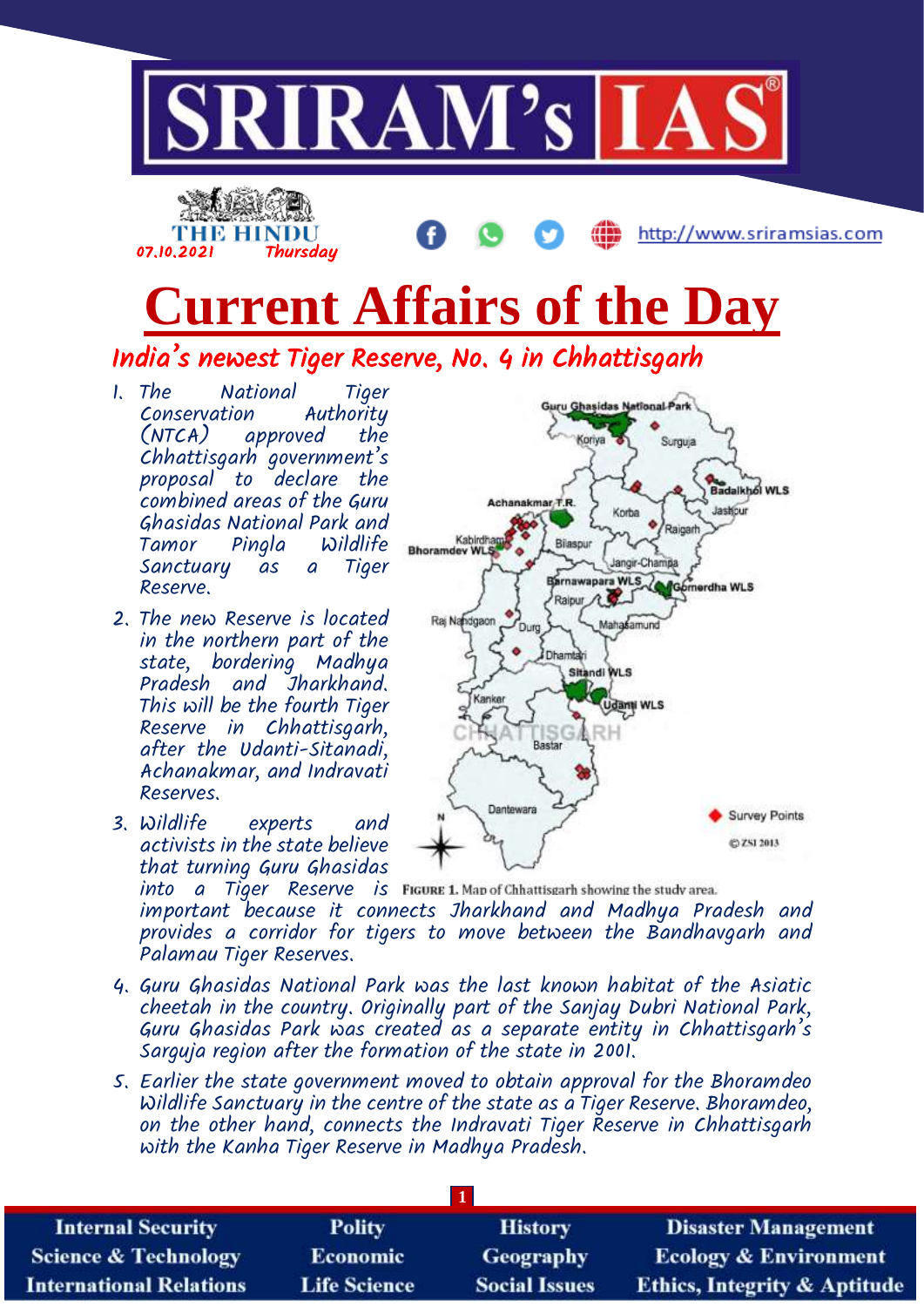



## The WHO recommends the first anti-malarial vaccine

In a historic move, the World Health Organization (WHO) endorsed the first anti-malarial vaccine, as mankind enters a key turning point in a battle waged relentlessly over decades between man and mosquito, the vector.

#### RTS, S: Mosquirix

- 1. The WHO said that it was recommending the use of the RTS, S/AS01 (RTS, S) malaria vaccine among children in sub-Saharan Africa and in other regions with moderate to high P. falciparum malaria transmission.
- 2. Developed by GlaxoSmithKline, the vaccine, known as RTS, S/AS01, has already been administered to nearly 8 lakh children in Ghana, Kenya and Malawi as part of a pilot programme since 2019.

WHO recommends first anti-malarial vaccine

The WHO's recommends<br>tion was based on the results from an origing pilot<br>programme in Ghana, Kenya and Malawi.



programme it Chana, Richard (1993), the system is considered to the development comes as the programme is the progress of the properties and the properties of the properties and development of the properties and developme

- 3. The WHO endorsement paves the way for the use of this vaccine outside the pilot programme, in all areas where malaria is known to be widely prevalent. But the RTS.S/AS01 vaccine, known by its brand name of Mosquirix, is considered only the first step towards effective immunisation of the global population against malaria.
- 4. This vaccine is able to prevent severe cases of malaria in only 30 percent of the cases, and the quest for more effective vaccines is still underway.
- 5. The development comes at a time when the WHO and its partners have reported stagnation in the progress against the disease that kills more than 2,60,000 African children under the age of five annually.

#### Reasons for lack of vaccine for malaria

- 1. Scientists cite a variety of reasons for the failure to develop a malaria vaccine, the foremost being the complexity of the life-cycle of the malariacausing parasite, a part of which is spent in the human host.
- 2. The difficulty in developing effective malaria vaccines stems largely from the complexity of the malaria-causing parasites' life cycle, which includes mosquitoes, the human liver, and human blood stages, and subsequent antigenic variations of the parasite.
- 3. These parasites are also able to hide inside human cells to avoid being recognised by the immune system, creating further challenges.

| <b>Internal Security</b>        | <b>Polity</b>       | <b>History</b>       | <b>Disaster Management</b>              |
|---------------------------------|---------------------|----------------------|-----------------------------------------|
| <b>Science &amp; Technology</b> | <b>Economic</b>     | <b>Geography</b>     | <b>Ecology &amp; Environment</b>        |
| <b>International Relations</b>  | <b>Life Science</b> | <b>Social Issues</b> | <b>Ethics, Integrity &amp; Aptitude</b> |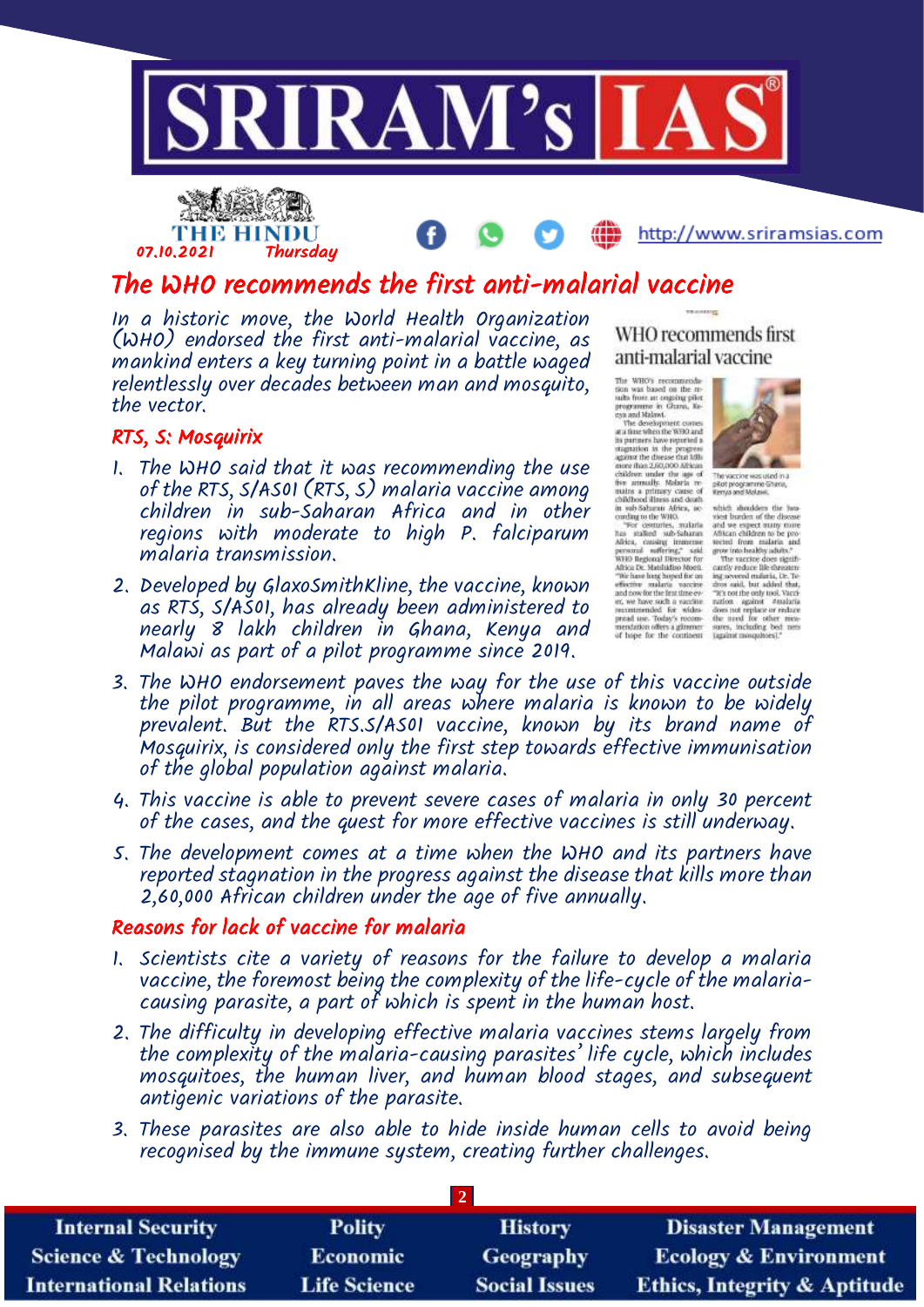

- 4. Another challenge faced in malaria vaccine development is that the common human malaria-causing parasite, P. falciparum, is not a rodent pathogen leading to difficulty in R&D.
- 5. The lack of funding and interest in developing a malaria vaccine. Because malaria disproportionately affects LMIC (low and middle-income countries) lacking the robust health infrastructure, the vaccine manufacturers have little incentive for malaria vaccines.
- 6. Other scientists have also mentioned that research for malaria vaccines never received the same kind of attention as, say, HIV/AIDS.

### No word on parliamentary panels

Nearly a month after the tenure of the parliamentary standing committees ended on September 12, there is no word on the reconstitution of these panels, with sources pointing it to bureaucratic delays. Opposition leaders stated that the delay was yet another way to subvert an important parliamentary instrument.

THE HINDU<br>07.10.2021 Thursdau

No word on parliamentary panels

æ

'Delay yet another way to subvert an important parliamentary instrument'

To<br>clay yet another way to subwert an important parliamentary instrument<br> $\alpha$  such as the two sections of the two sections of the summarized density of the summarized by the summarized by state of the summarized by state

http://www.sriramsias.com

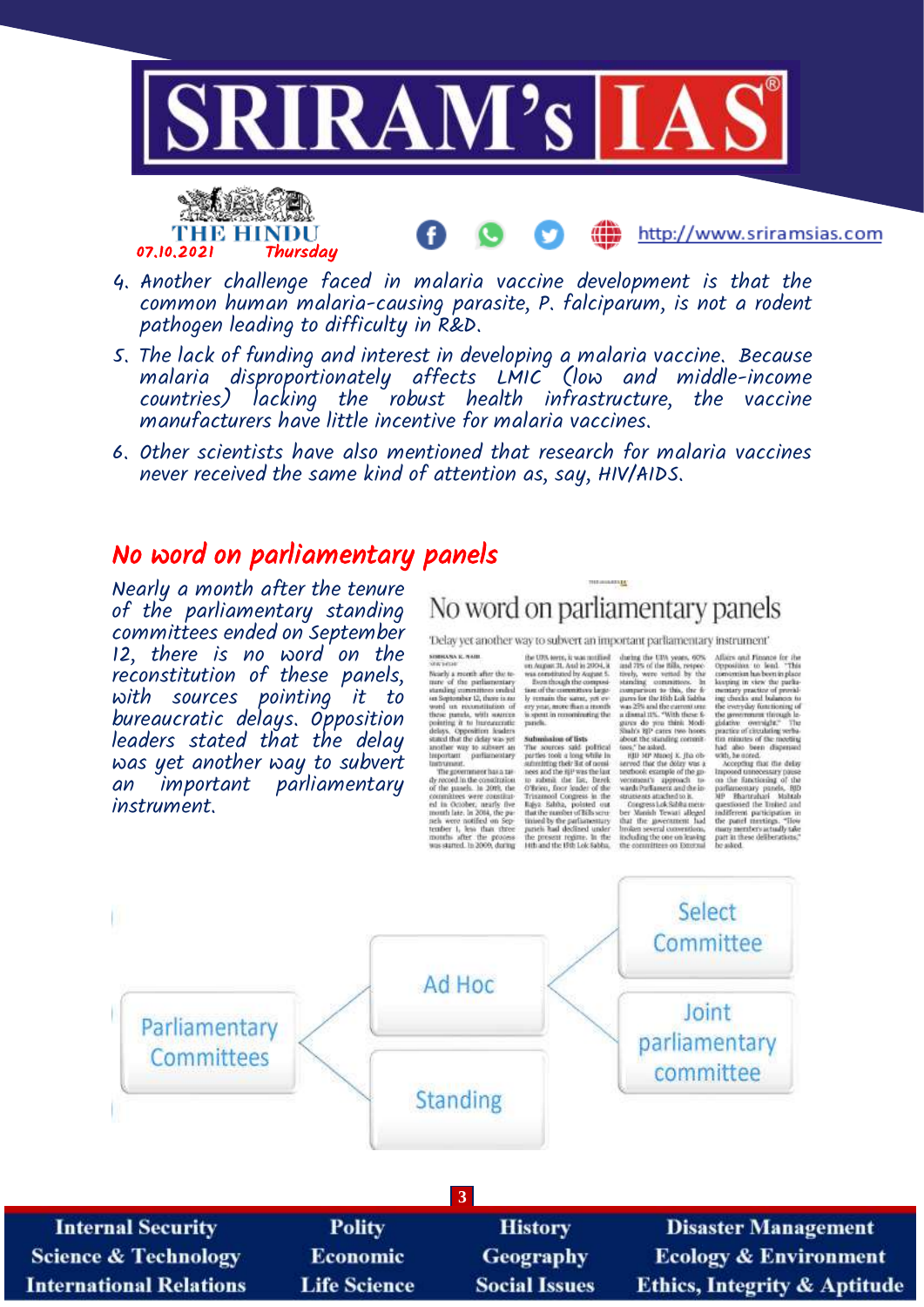

# **Parliamentary committees**

Why are Parliamentary Committees needed?

• Increases efficiency and expertise of Parliament.

• Review proposed laws, oversee activities of the executive branch and scrutinize government expenditure.

• Forum to build consensus across party lines.

• Help develop expertise in subjects.

• Enables consultation with independent experts and stakeholders.

**4**

**Polity Internal Security History Science & Technology Economic Geography Life Science International Relations Social Issues** 

**Disaster Management Ecology & Environment Ethics, Integrity & Aptitude**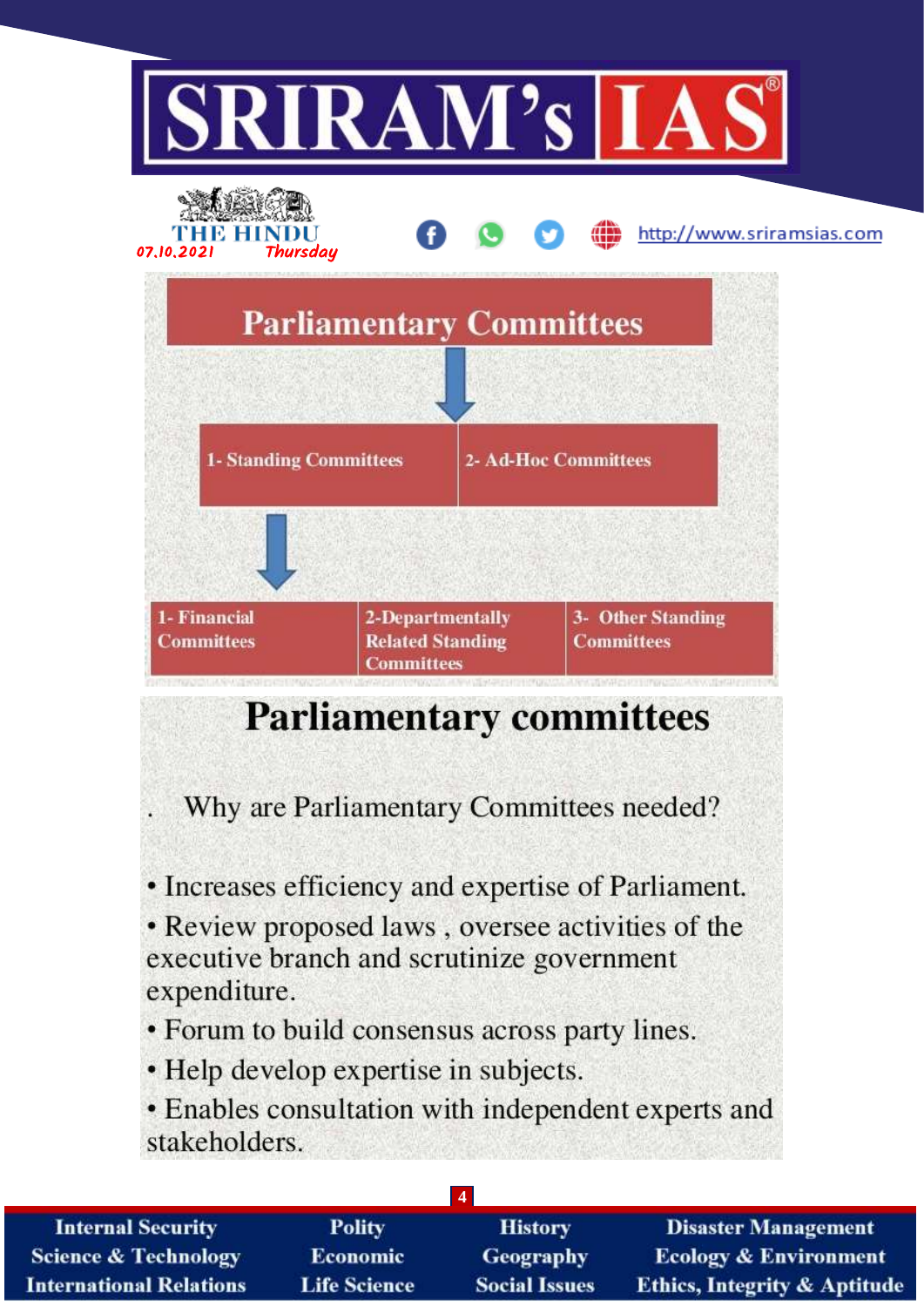



### The parliamentary standing committees

- 1. The government has a tardy record in the constitution of the panels. In 2019, the committees were constituted in October, nearly five-month late.
- 2. The sources said political parties took a long while in submitting their list of nominees and the BJP was the last to submit the list.
- 3. The number of Bills scrutinised by the parliamentary panels had declined under the present regime. In the 14th and the 15th Lok Sabha, during the UPA years, 60% and 71% of the Bills, respectively, were vetted by the standing committees.
- 4. In comparison to this, the figures for the 16th Lok Sabha was 25% and the current one a dismal 11%.
- 5. Congress alleged that the government had broken several conventions, including the one on leaving the committees on External Affairs and Finance for the Opposition to lead.
- 6. This convention has been in place keeping in view the parliamentary practice of providing checks and balances to the everyday functioning of the government through legislative oversight.

### U.P. tops list of States emitting fine particulate matter: study

- 1. Uttar Pradesh is the largest emitter of PM2.5, the class of particulate matter considered most harmful to health, according to an analysis by the Council on Energy, Environment and Water (CEEW).
- 2. The high emissions from U.P. were largely due to a significant share of PM2.5 emissions from solid-fuel use in households and, by virtue of being India's most populous state, it had a higher proportion of households relying on this form of fuel.
- 3. Maharashtra, Gujarat, Odisha, West Bengal, Madhya Pradesh, Bihar, Tamil Nadu, and Rajasthan too feature in the list of top polluters but are differently ranked by the five sources. Only Uttar Pradesh is at the top of the list from all sources.

#### Data sources

The five data sources used are

1. Emissions Database for Global Atmospheric Research (EDGAR), maintained by the European Commission's Joint Research Centre;

| <b>Internal Security</b>        | <b>Polity</b>       | <b>History</b>       | <b>Disaster Management</b>              |
|---------------------------------|---------------------|----------------------|-----------------------------------------|
| <b>Science &amp; Technology</b> | <b>Economic</b>     | <b>Geography</b>     | <b>Ecology &amp; Environment</b>        |
| <b>International Relations</b>  | <b>Life Science</b> | <b>Social Issues</b> | <b>Ethics, Integrity &amp; Aptitude</b> |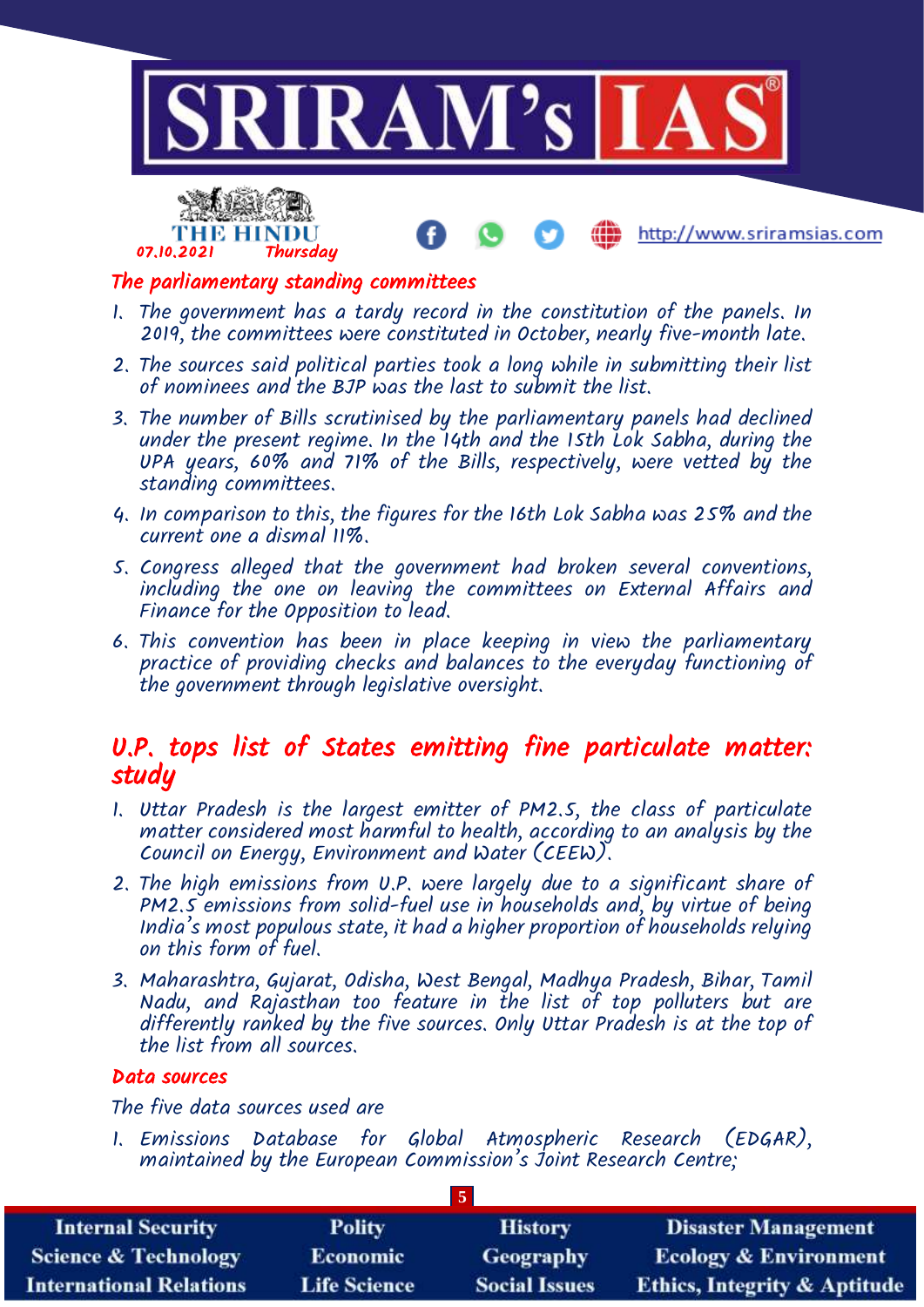





- 2. Evaluating the Climate and Air Quality Impacts of Shortlived (ECLIPSE), maintained by the International Institute for Applied Systems Analysis (IIASA);
- 3. Regional Emission Inventory in Asia (REAS), maintained by the National Institute for Environmental Studies, Japan (NIES);
- 4. Speciated Multipolluter Generator (SMoG), maintained by the Indian Institute of Technology (IIT Bombay); and

Top polluters | Depending on the data source, U.P.'s PM2.5 emissions ranged from 588 to 976 kilo-tonnes (kt) per year whereas Maharashtra's ranged from 415 kt to 549 kt. A look at data sourced from various organisations on emissions **Figures in kt** 

| <b>State</b>       | <b>EDGAR</b> | <b>ECLIPSE</b> | <b>REAS</b> | <b>SMoG</b> | <b>TERI</b> |
|--------------------|--------------|----------------|-------------|-------------|-------------|
| U.P.               | 661          | 887            | 588         | 816         | 976         |
| <b>Maharashtra</b> | 549          | 549            | 415         | 592         | 429         |
| <b>M.P.</b>        | 450          | 471            | 403         | 584         |             |
| Odisha             | 369          |                |             |             | 525         |
| Rajasthan          |              |                | 311         | 452         |             |
| <b>W.B.</b>        | 572          | 438            |             |             |             |
|                    |              |                |             |             |             |
|                    |              |                |             |             |             |
|                    |              |                |             |             |             |

5. Spatially resolved pollution emission inventory for India, maintained by The Energy and Resources Institute (TERI).

#### Common pollutants

There are differences in the periods over which these sources track the emissions as well as the pollutants, but most track the important ones: PM2.5, PM10, NOx (nitrous oxides), SO2 (sulphur dioxide), CO (carbon monoxide), NH3 (ammonia), and NMVOC (non-methane volatile organic compounds).

#### **NCAP**

1. India has a National Clean Air Campaign (NCAP) that aims to reduce pollution in 122 of the most polluted cities by 2024.

| Pollutant*  | Average      | 2005* | 2021* | <b>Air Ouality</b><br><b>Standards</b>               |
|-------------|--------------|-------|-------|------------------------------------------------------|
| PM2.5       | Annual mean  | 10    | 5     | (NAAQS)                                              |
|             | 24-hour mean | 25    | 15    | Average                                              |
| <b>PM10</b> | Annual mean  | 20    | 15    | Annual mean<br>24-hour mean                          |
|             | 24-hour mean | 50    | 45    |                                                      |
|             | Peak season  | NS**  | 60    | PM2.5<br>40 60                                       |
| Oı          | 8-hour mean  | 100   | 100   |                                                      |
|             | Annual mean  | 40    | 10    | <b>PM10</b>                                          |
| NO:         | 24-hour mean | NS**  | 25    | 60 100                                               |
| SOz         | 24-hour mean | 20    | 40    | NO <sub>2</sub>                                      |
| co          | 24-hour mean | NS**  | 4     | 40 80                                                |
|             |              |       |       | SO <sub>2</sub><br>50 80                             |
|             |              |       |       | <b>Average</b><br>(8 hour mean)<br>$100; CO$ 2<br>о. |

\* micrograms per cubic meter (pg/m3); \*\*NS - Not Set; PM2.5 & PM10 - Particu<br>Os - Ozone; NOs - Nitrogen Dioxide; SOs - Sulfur Dioxide; CO - Carbon Monoxide

- 2. To meet the NCAP target of 20- 30% reduction in particulate concentration by 2024, we need to estimate emission reductions needed across sectors.
- 3. Estimating these reductions will only be possible when we have an official, representative emission inventory for India.

| <b>Internal Security</b>        | <b>Polity</b>       | <b>History</b>       | <b>Disaster Management</b>              |
|---------------------------------|---------------------|----------------------|-----------------------------------------|
| <b>Science &amp; Technology</b> | <b>Economic</b>     | <b>Geography</b>     | <b>Ecology &amp; Environment</b>        |
| <b>International Relations</b>  | <b>Life Science</b> | <b>Social Issues</b> | <b>Ethics, Integrity &amp; Aptitude</b> |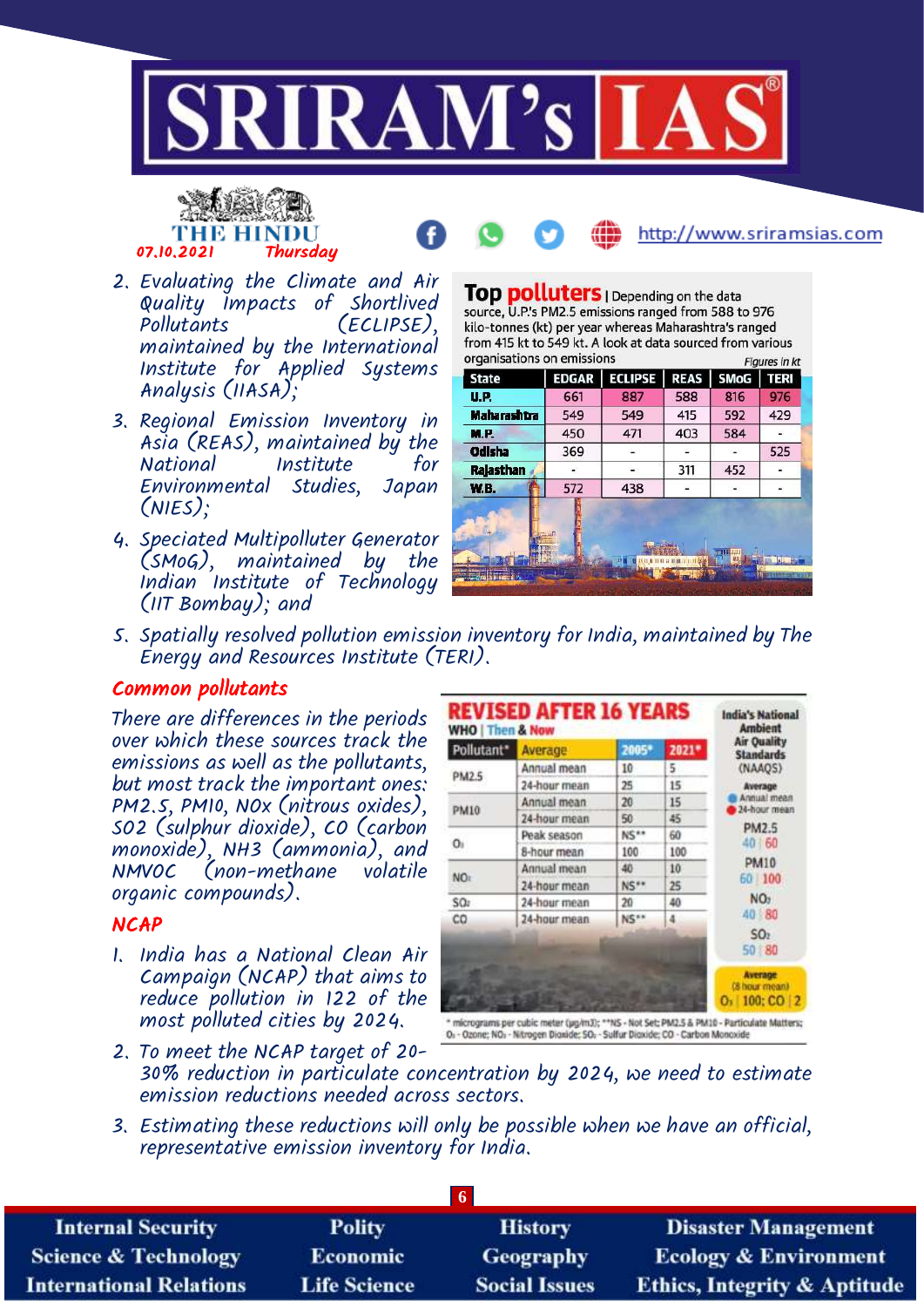



# 07.10.2021 Thursday

**Better standards The World Health Organization** (WHO) has updated its global air pollution standards from the limits set in 2005. A look at how it compares with India's **National Ambient Air Quality Standards (NAAQS) last** revised in 2009



|                    | <b>WHO</b><br>(2005) | <b>WHO</b><br>(updated) | <b>India</b><br>(NAAQS) |
|--------------------|----------------------|-------------------------|-------------------------|
| PM2.5 annual mean  | 10                   |                         | 40                      |
| PM2.5 24-hour mean | 25                   | 15                      | 60                      |
| PM10 annual mean   | 20                   | 15                      | 60                      |
| PM10 24-hour mean  | 50                   | 45                      | 100                     |

# SC asks firecracker makers why they stock barium despite the ban

Court says it may order the seizure of toxic chemicals manufacturers. Barium, which is used to produce green sparks in firecrackers, is a toxic chemical.

#### Green coloured toxin:

1. The Supreme Court wondered why firecracker manufacturers continued to stock huge quantities of toxic

# SC asks firecracker makers why they stock barium despite ban

Court says it may order scizure of toxic chemicals from the





cut prof<br>On Scott

http://www.sriramsias.com

barium chemicals even after the court had banned its use in fireworks.

- 2. The court was hearing a plea by petitioners, including Delhi-based student Arjun Gopal, about the continued violation of the 2018 Supreme Court ban on the use of barium and other chemicals in firecrackers.
- 3. The court said "noisy" celebrations are replete with "joint crackers" even though it was banned.

| <b>Internal Security</b>        | <b>Polity</b>       | <b>History</b>       | <b>Disaster Management</b>              |
|---------------------------------|---------------------|----------------------|-----------------------------------------|
| <b>Science &amp; Technology</b> | <b>Economic</b>     | Geography            | <b>Ecology &amp; Environment</b>        |
| <b>International Relations</b>  | <b>Life Science</b> | <b>Social Issues</b> | <b>Ethics, Integrity &amp; Aptitude</b> |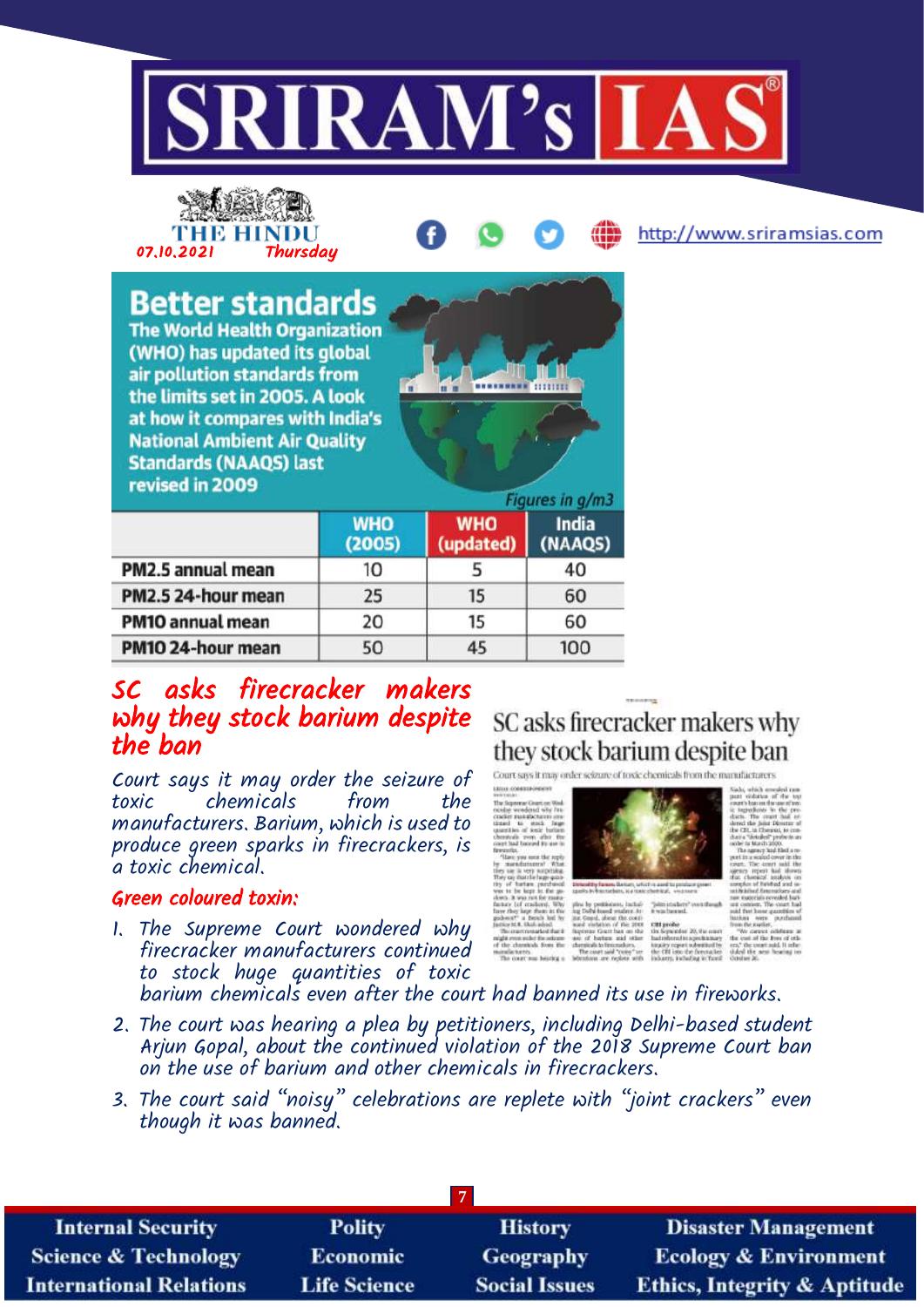



# Cabinet clears ₹4,445-cr. textile parks

#### PM MITRA

- 1. The Union Cabinet approved the setting up of<br>seven Mega Integrated seven Mega Textile Region and Apparel (PM MITRA) Parks at an outlay of  $\overline{\tau}$ 4,445 crore.
- 2. The mega parks scheme will include brownfield and greenfield projects, spread



TULinia ALENGE Cabinet clears ₹4,445-cr. textile parks

racticapas rapper, arees. This creer Av 1<br>in helping develop lates - projects and 6200<br>tracters, maddited 20% of - boxesfield project

rive Support would be limited TN, Gajarar interested

over five years. The parks would be developed by a Special Purpose Vehicle (SPV) owned by the Central and State governments and would get two kinds of support.

- 3. Development Capital Support, aimed at helping develop infrastructure, would fund 30% of the project cost with a cap of ₹500 crores for greenfield projects and ₹200 crores for brownfield projects. A separate Competitiveness Incentive Support would be limited to  $\bar{\vec{r}}$ 300 crores per park.
- 4. The parks are expected to generate 7 lakh direct jobs and provide indirect jobs to almost 14 lakh people.



**Science & Technology International Relations** 

Economic **Life Science** 

**Social Issues** 

**Disaster Management Ecology & Environment Ethics, Integrity & Aptitude**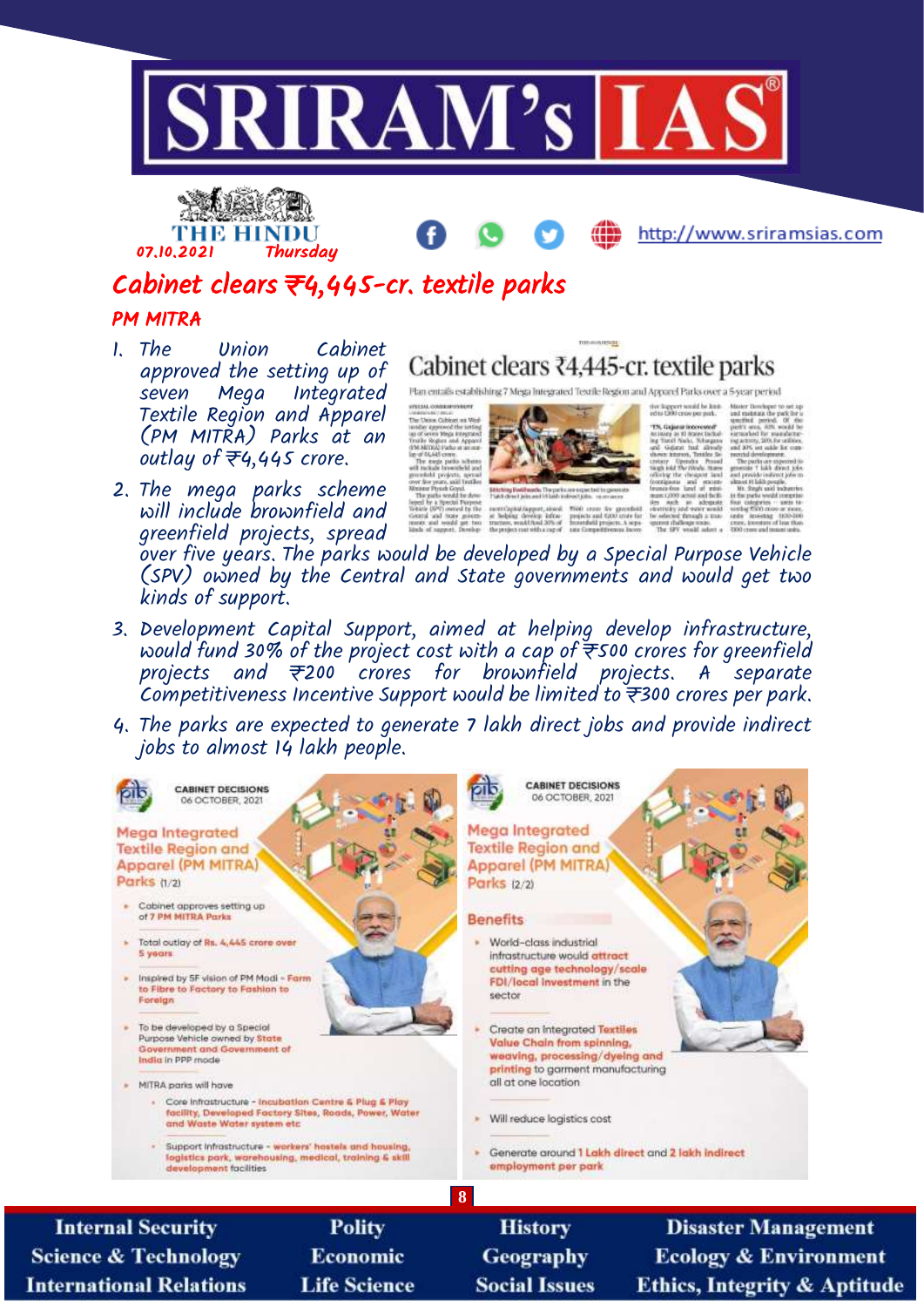



# China tensions worst in 40 years: Taiwan

1. Days after China's air force sent a record 56 aircraft towards Taiwan, Taiwanese Defence Minister Chiu Kuo-cheng described relations across the Strait as the most strained in 40 years.



2. China had the ability to start a war but would weigh various outcomes, the costs and consequences, before launching one. Taiwan defence minister said Taiwan had to be able to defend itself rather than rely on others, referring to U.S. commitments to defend the island.



| <b>Internal Security</b>        | <b>Polity</b>       | <b>History</b>       | <b>Disaster Management</b>              |
|---------------------------------|---------------------|----------------------|-----------------------------------------|
| <b>Science &amp; Technology</b> | <b>Economic</b>     | <b>Geography</b>     | <b>Ecology &amp; Environment</b>        |
| <b>International Relations</b>  | <b>Life Science</b> | <b>Social Issues</b> | <b>Ethics, Integrity &amp; Aptitude</b> |